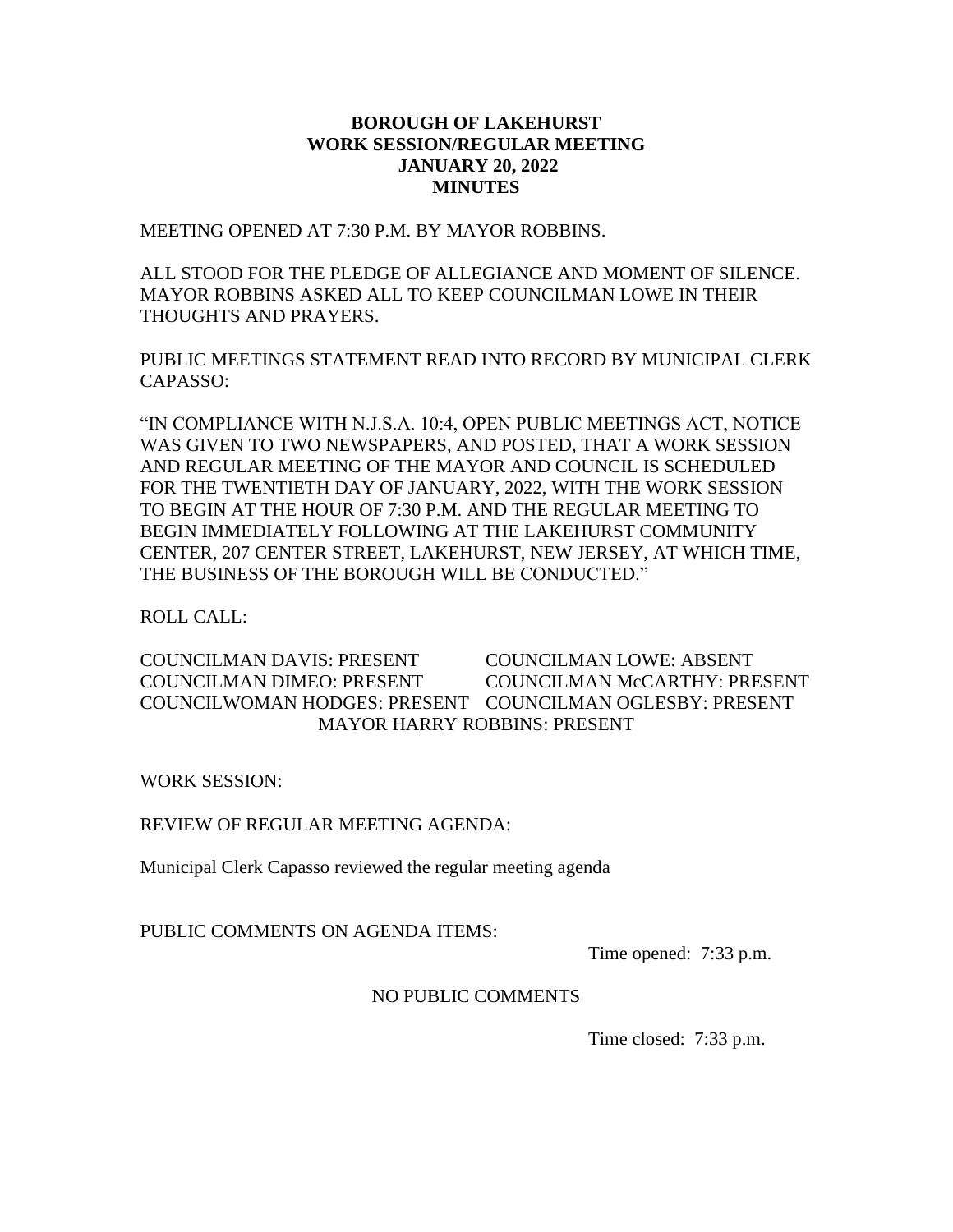#### ADJOURNMENT OF WORK SESSION:

Motion by: James Davis Seconded by: Patricia Hodges To adjourn work session. Roll call vote held. All votes affirmative.

#### APPROVAL OF MINUTES:

Motion by: Patricia Hodges Seconded by: Brian DiMeo To approve minutes of December 16, 2021 Work Session/Regular Meeting. Roll call vote held. All votes affirmative.

Motion by: James Davis Seconded by: Steven Oglesby To approve minutes of January 1, 2022 Reorganization Meeting. Roll call vote held. All votes affirmative.

Motion by: Brian DiMeo Seconded by: Steven Oglesby To approve/release executive session minutes of April 15, 2021. Roll call vote held. All votes affirmative with the exception of Councilman Davis who abstained due to his absence at the April  $15<sup>th</sup>$  executive session.

Motion by: Brian DiMeo Seconded by: Steven Oglesby To approve/release executive session minutes of May 6, 2021. Roll call vote held. All votes affirmative with the exception of Councilwoman Hodges who abstained due to her absence at the May 6th executive session.

Motion by: Brian DiMeo Seconded by: Steven Oglesby To approve/release executive session minutes of May 20, 2021. Roll call vote held. All votes affirmative.

Motion by: Brian DiMeo Seconded by: Steven Oglesby To approve/release executive session minutes of June 3, 2021. Roll call vote held. All votes affirmative.

Motion by: Brian DiMeo Seconded by: Steven Oglesby To approve/release executive session minutes of June 17, 2021. Roll call vote held. All votes affirmative.

Motion by: Brian DiMeo Seconded by: Steven Oglesby To approve/release executive session minutes of August 19, 2021. Roll call vote held. All votes affirmative.

Motion by: Brian DiMeo Seconded by: Steven Oglesby To approve/release executive session minutes of September 16, 2021. Roll call vote held. All votes affirmative.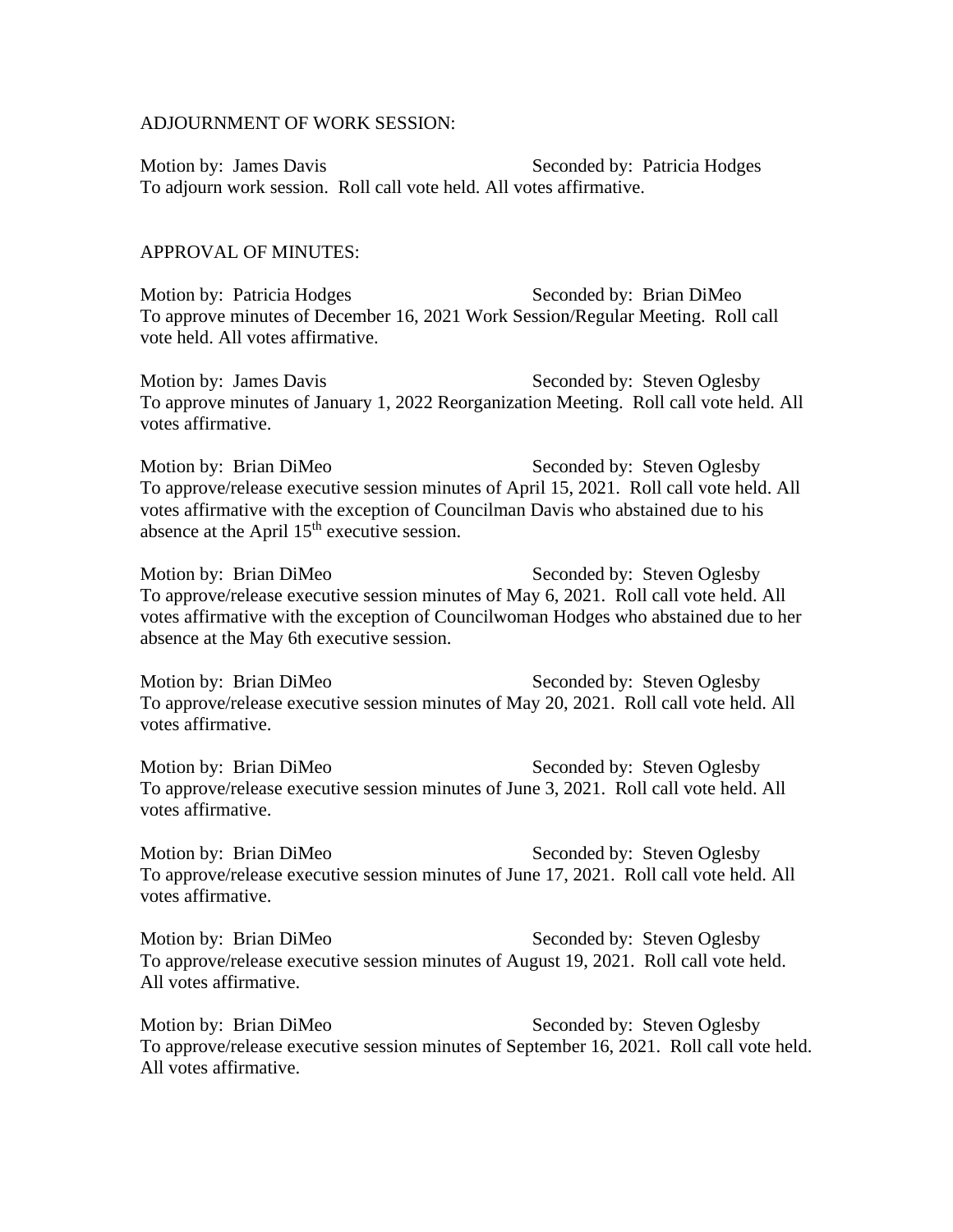Motion by: Brian DiMeo Seconded by: Patricia Hodges To approve/release executive session minutes of October 7, 2021. Roll call vote held. All votes affirmative with the exception of Councilman Oglesby who abstained due to his absence at the October  $7<sup>th</sup>$  executive session.

Motion by: Brian DiMeo Seconded by: Steven Oglesby To approve/release executive session minutes of October 21, 2021. Roll call vote held. All votes affirmative.

Motion by: Brian DiMeo Seconded by: Steven Oglesby To approve/release executive session minutes of November 4, 2021. Roll call vote held. All votes affirmative.

# CONSENT AGENDA:

All matters to be considered to be routine in nature and will be enacted by one motion. There will be no separate discussion of these items. If any discussion is desired by Council, that particular item will be removed from the Consent Agenda and will be considered separately.

# A. RESOLUTIONS:

| 1.  | Resolution #22-043 re: Payment of Bills |                                                                                |
|-----|-----------------------------------------|--------------------------------------------------------------------------------|
| 2.  |                                         | Resolution #22-044 re: 2022 Salaries for non-contractual employees             |
| 3.  |                                         | Resolution #22-045 re: To Adopt Change in Procedure Claimant Certifications    |
| 4.  |                                         | Resolution #22-046 re: Awarding Lease Agreement with Dish Wireless, LLC        |
| 5.  |                                         | Resolution #22-047 re: Professional Services Contract for Engineering Services |
|     |                                         | for Flood Damage Prevention Ordinance                                          |
| 6.  |                                         | Resolution #22-048 re: Authorizing Shared Services Agreement with the Ocean    |
|     |                                         | County Prosecutor's office for "Move Over" Law                                 |
|     |                                         | <b>Enforcement Program</b>                                                     |
| 7.  |                                         | Resolution #22-049 re: Shared Services Agreement with OC Prosecutor's Office   |
|     |                                         | for Participation in Traffic Safety Program Known as                           |
|     |                                         | F.A.S.T.                                                                       |
| 8.  |                                         | Resolution #22-050 re: Authorizing Hold Harmless Agreement with the            |
|     |                                         | Lakehurst Board of Education for Snow Removal                                  |
| 9.  |                                         | Resolution #22-051 re: Hiring Amyrr M. Evans as Public Works laborer           |
| 10. |                                         | Resolution #22-052 re: Approving Membership in Lakehurst First Aid Squad for   |
|     |                                         | Drake Cogley                                                                   |
| 11. |                                         | Resolution #22-053 re: Approving Membership in Lakehurst Fire Department for   |
|     |                                         | Drake Cogley                                                                   |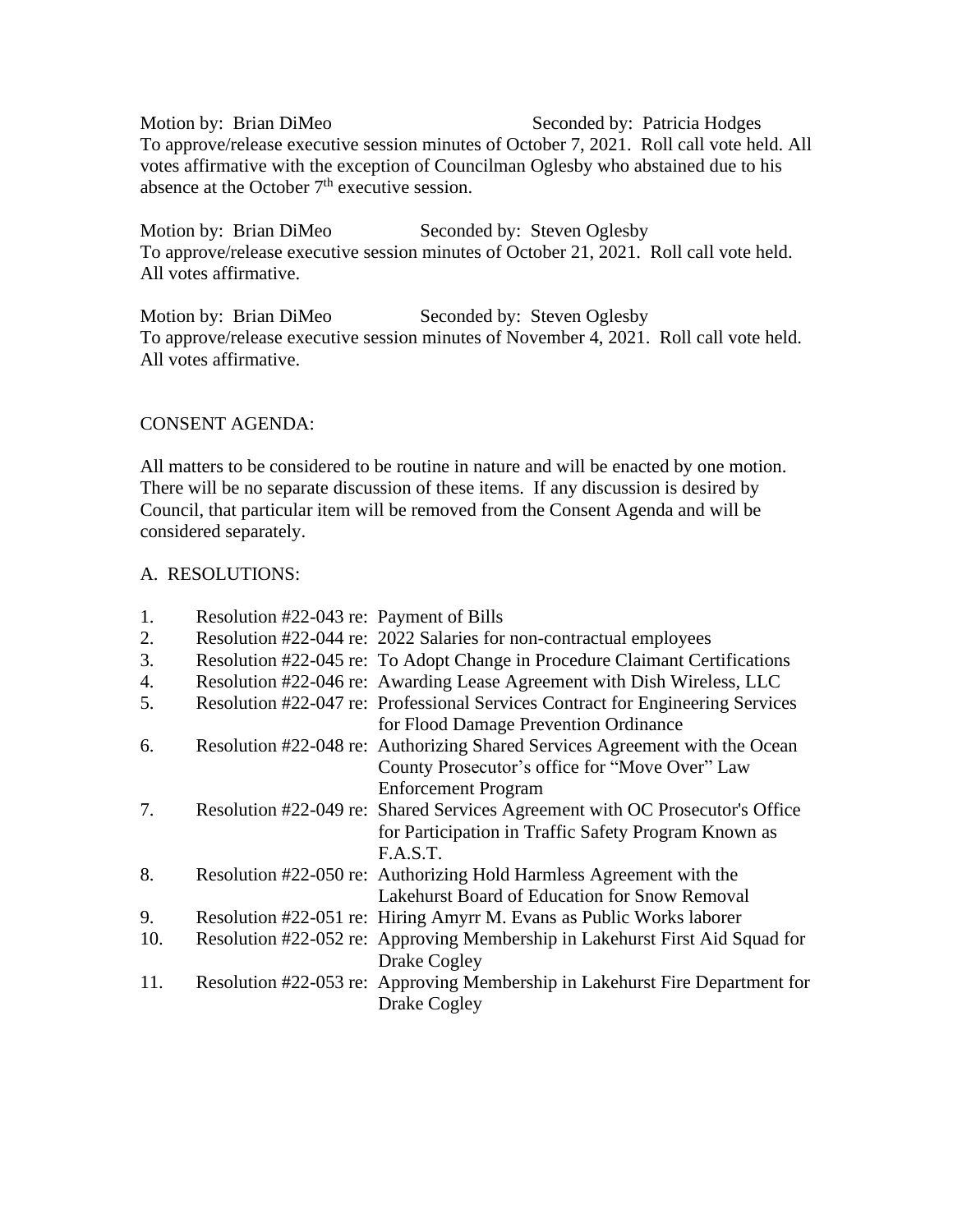### ORDINANCES APPROVED ON FIRST READING:

"AN ORDINANCE OF THE BOROUGH OF LAKEHURST AMENDING CHAPTER XVII, TO ESTABLISH THE POSITION OF CLEAN COMMUNITIES COORDINATOR OF THE REVISED GENERAL ORDINANCES OF THE BOROUGH OF LAKEHURST, COUNTY OF OCEAN, STATE OF NEW JERSEY, ENTITLED SOLID WASTE MANAGEMENT (#2022-01)

Motion by: James Davis Seconded by: Patricia Hodges To approve consent agenda. Roll call vote held. All votes affirmative with the exception of Council President Oglesby who abstained from Resolution #22-052 for he is a member of the First Aid Squad.

### COMMITTEE/COUNCIL REPORTS:

Councilwoman Hodges reported the Ordinance Committee has met and is now working on the Land Use Ordinances. Mrs. Hodges stated the committee feels the Land Use Ordinances will not be as quiet as onerous as the General Ordinances and added the committee hopes to have the review "wrapped up" in a reasonable amount of time.

Mrs. Hodges also reported the Finance Committee will be meeting shortly to start working on the budget.

Councilman DiMeo reported the Youth and Recreation Committee has suspended all meetings and activities this January and February due to the uptick in Covid cases and hopefully will be back in March to schedule some fun activities.

Council President Oglesby reported the state has issued new regulations in regard to bonfires and added the Ordinance Committee will be sure to incorporate it into the borough's ordinances.

Mr. Oglesby also reported the Personnel Committee will have a report during executive session.

Councilman Davis reported the bathrooms at Lake Horicon have been vandalized once again.

Mayor Robbins stated thanks to the surveillance cameras the police department is aware of the people who are responsible for the damage and are in the process of making an arrest.

Councilman McCarthy reported the students at Lakehurst Elementary School are back to in-person learning as of this Tuesday. Mr. McCarthy also reported at the Board of Education meeting, joint transportation agreements were signed with the Neptune School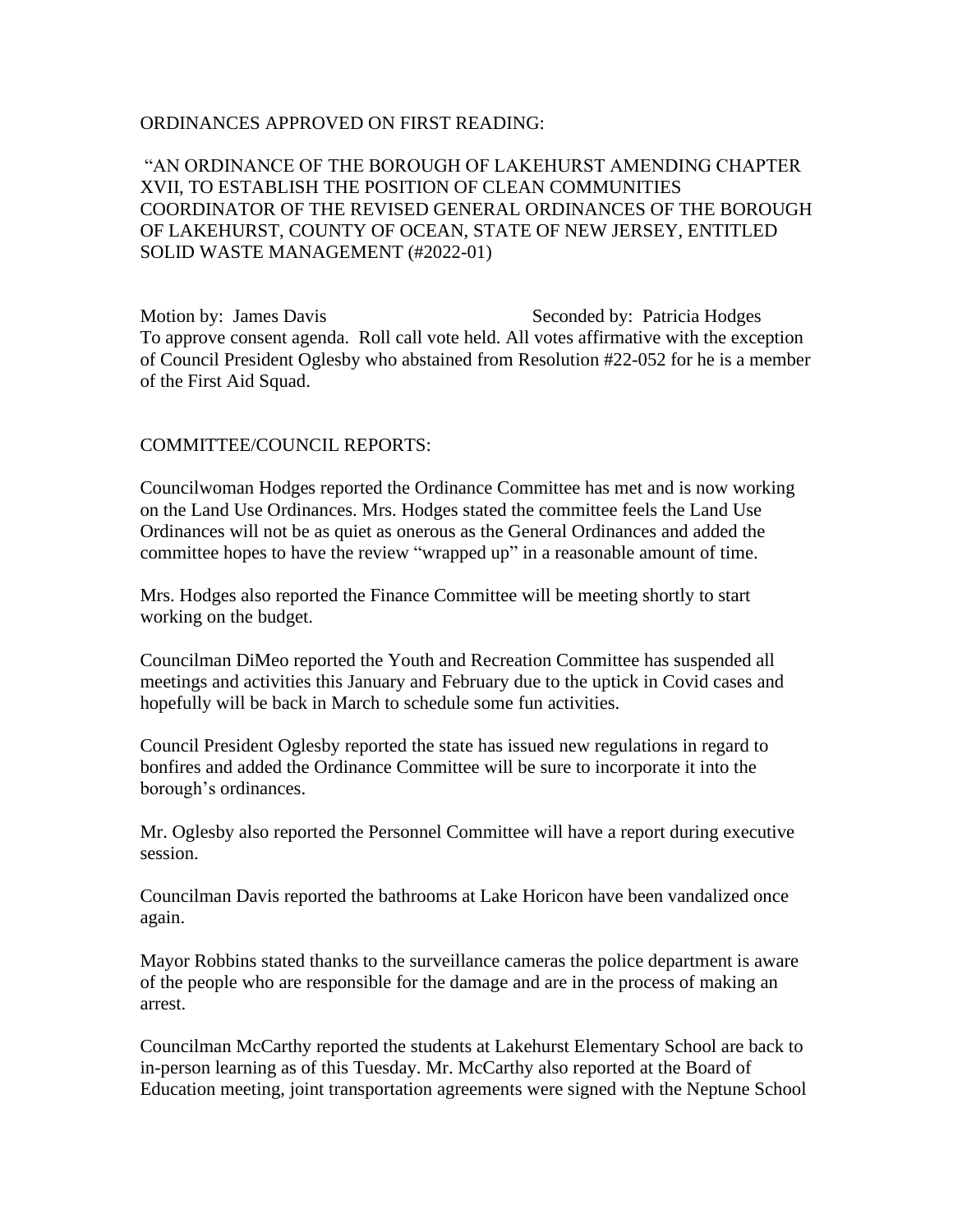District as well as the Manchester School District. Mr. McCarthy stated the board has started to prepare their budget for the 2022-2023 school year and added their bills list for December 2021 was \$465,600 and for January 2022 was \$371,800 showing a balance of one million dollars.

Mr. McCarthy reported he had a meeting with the Fire Department adding they provided a report of last years affairs. Mr. McCarthy further reported the Fire Department responded to 70 calls, 38% were related to incidents on Route 70, 20% were mutual aid responses, and less than 10% were actual fires in the borough. Mr. McCarthy went on to report other items from last year's report, stating they upgraded to 700 MHz, made some repairs, some new extrication equipment, servicing of the air compressors, apparatus maintenance, and SCBA testing. Mr. McCarthy reported the Fire Department's goals and priorities for 2022 are the Route 70 corridor, upgrading the compressing units in the extrication equipment, Lake Horicon operations, and recruitment. Mr. McCarthy stated recruitment is not only an issue with the borough but with the county as well adding it is taking up to six alarms in six different departments to attain sixteen to twenty-four responders necessary to work an actual structural fire. Mr. McCarthy also stated the First Aid Squad across the county are having difficulties as well adding he will be meeting with the borough's First Aid Squad next Wednesday to discuss their affairs.

Mayor Robbins asked how many members the Fire Department has.

Mr. McCarthy responded he will have that answer for him at the next council meeting.

# COMMENTS FROM PUBLIC:

Time opened: 7:44 p.m.

Bruce Margenson, 5 Geneva Road, asked about the county repaving the county roads in the borough.

Mayor Robbins stated he has sent an email to the county regarding county roads being repaved this spring and added he will keep on top of them.

Mr. Margenson asked about the 100<sup>th</sup> Anniversary celebrations.

Mayor Robbins answered the  $100<sup>th</sup>$  Anniversary Committee has had two meetings adding the committee has nothing "solid" at this time. Mayor Robbins did state depending on funds received, the event maybe a two-day event. Mayor Robbins also stated the next meeting is February  $16<sup>th</sup>$  here at the Community Center at 6:00 p.m. and added all ideas are welcomed.

Bob Voseller, Manchester Times, sends his best to Councilman Lowe.

Time closed: 7:50 p.m.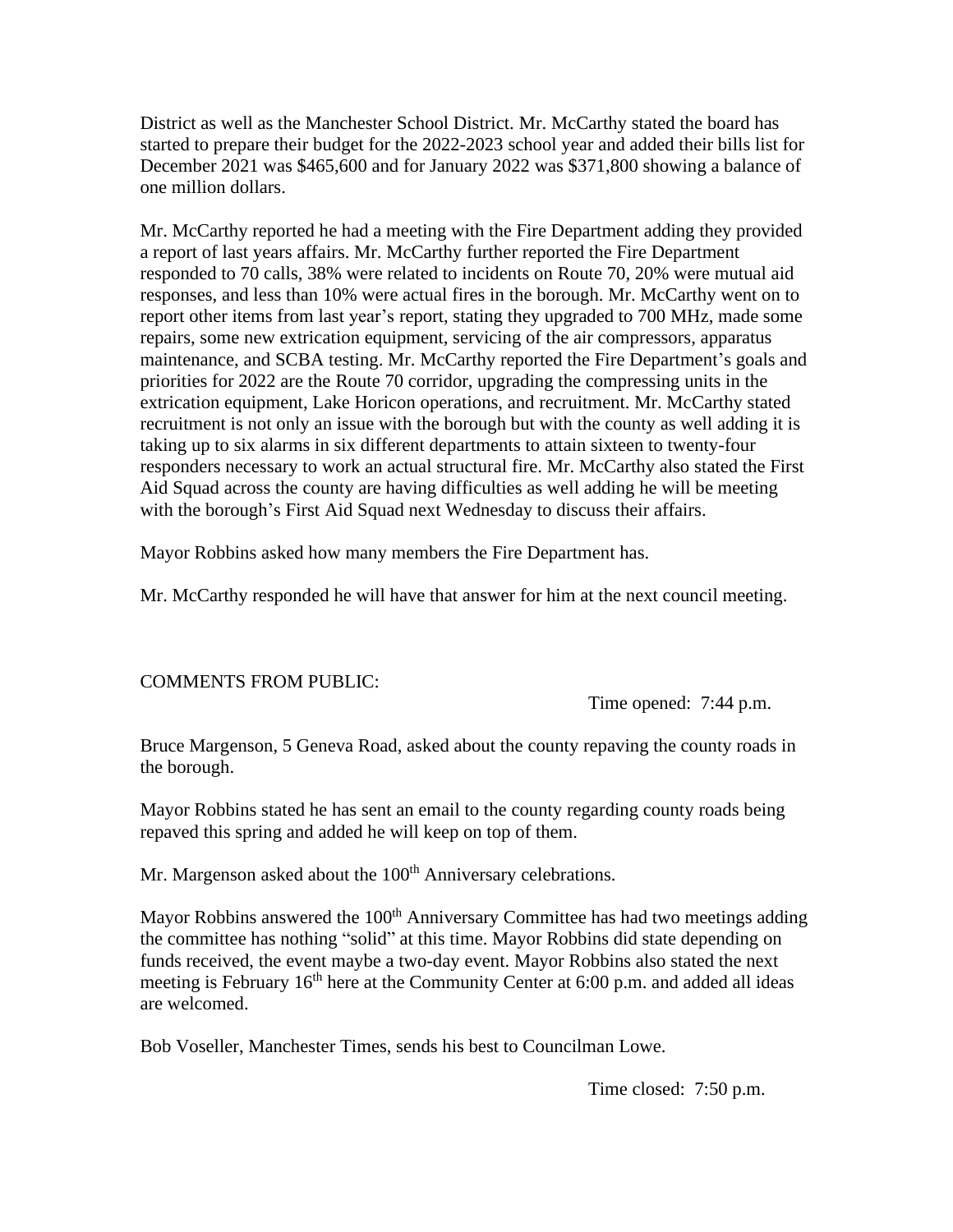#### CLOSED SESSION:

Clerk Capasso read resolution to go into closed session:

#### **RESOLUTION**

**WHEREAS,** Section 8 of the Open Public Meetings Act, Chapter 231, P. L. 1975, permits the exclusion of the public from a meeting in certain circumstances, **and**

**WHEREAS,** this public body is of the opinion that such circumstances presently exist.

**NOW, THEREFORE, BE IT RESOLVED** by the Mayor and Council of the Borough of Lakehurst, County of Ocean, State of New Jersey, as follows:

The public shall be excluded from discussion of and action upon the hereinafter specified subject matter.

The general nature of the subject matters to be discussed is as follows:

### PERSONNEL MATTERS

It is anticipated at this time that the above stated subject matter will be made public.

This resolution shall take effect immediately.

Motion by: Steven Oglesby Seconded by: Brian DiMeo To approve resolution to go into closed session. Roll call vote held. All votes affirmative.

Short break.

Time into closed session: 7:58 p.m.

Time out of closed session: 8:29 p.m.

Motion by: James Davis Seconded by: Brian DiMeo To end closed session. Roll call vote held. All votes affirmative.